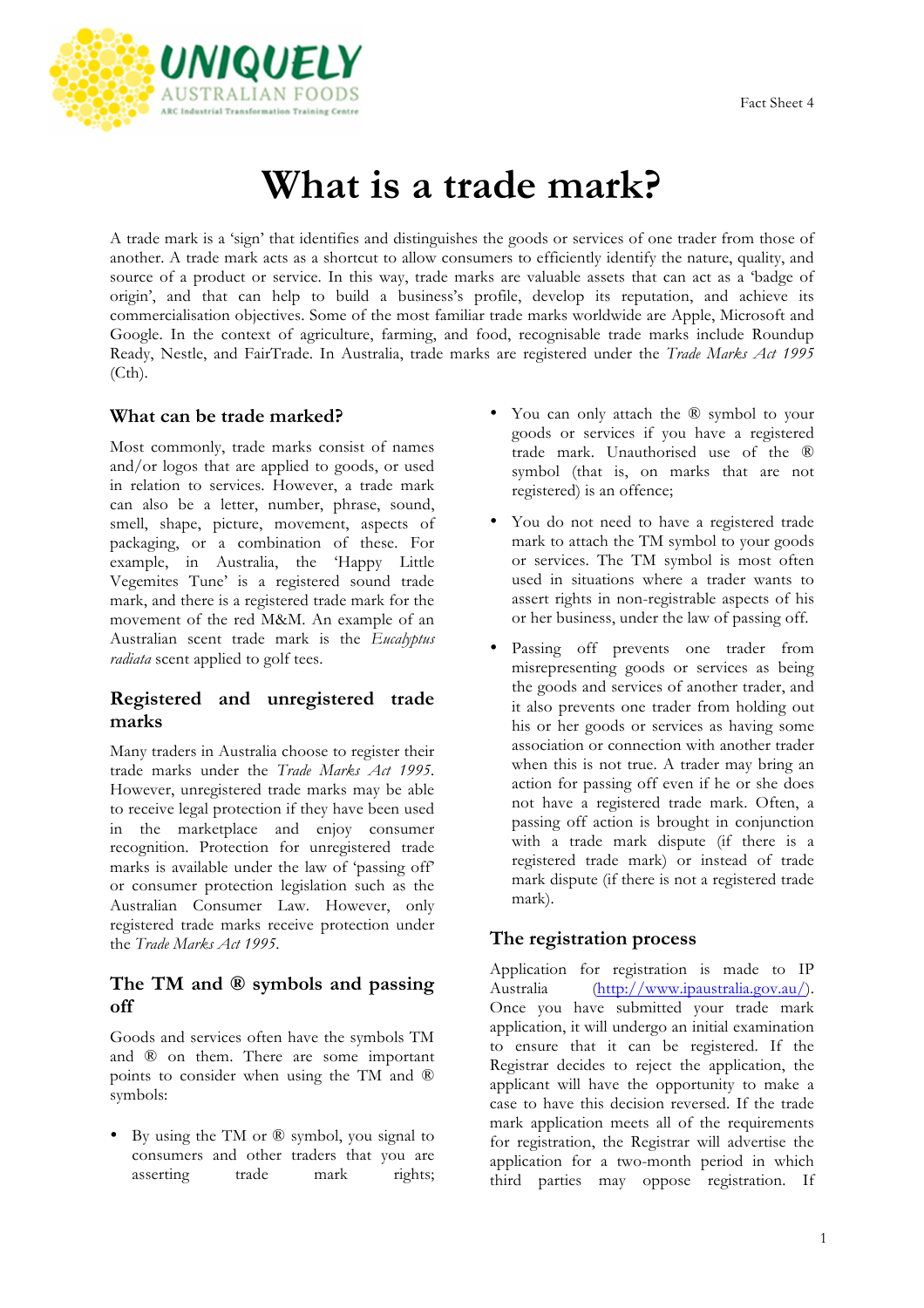registration is not opposed, the trade mark will be registered and published in the *Australian Official Journal of Trade Marks*.

## **Legal requirements for registration**

In Australia, trade marks are registered under the *Trade Marks Act 1995*. Under the *Trade Marks Act* there is a presumption of registrability. This means that the Registrar must accept a trade mark for registration unless there is evidence that the trade mark application was not made in accordance with the Act and with the associated *Trade Marks Regulations 1995*, or that there are grounds for rejecting it.

Perhaps the most important of these grounds is that the mark lacks distinctiveness, that is, the average consumer would not understand the mark as indicating the trade origin of the goods, because the mark simply describes the owner's goods or services. Proposed marks that indicate the size, type of goods or services, quality, characteristics, quantity, intended purpose, or geographical names will be difficult to register as trade marks.

Other grounds for refusing or rejecting a trade mark application include:

- The mark applied for is likely to mislead, deceive or confuse consumers; and
- The mark applied for is substantially identical with or deceptively similar to an earlier registered trade mark or trade mark application for identical or similar goods or services. However, the application for the later mark might not be rejected if the applicant establishes that the two marks have been used honestly and concurrently.

#### **Classes of goods and services**

Trade marks do not apply to all goods and services. When you apply to register your mark, you need to nominate the class, or classes, of goods and services in which you will use your trade mark.

## **Duration and loss of registration**

Registered trade marks generally are protected for an initial period of ten years, which can be renewed indefinitely. However, trade mark rights may be lost under certain circumstances. Most importantly, a registered mark must be actively used in the course of trade. If it is shown that the trade mark has not been used in the past three years, it may be removed from the register.

## **Ownership and licensing of trade marks**

Priority in recognising ownership over trade marks is based on use of the mark and not how it was created. To be recognised as the owner of a trade mark, an applicant must be:

- The first to use the mark in relation to the goods or services in question; or
- In the case of an application for a registered trade mark prior to the commencement of trade, the person must intend to start using the mark in relation to the goods or services in question.

Trade marks can be licensed and assigned. However, where a trade mark is unregistered a more limited rule applies. This is because unlike registered trade marks, the law does not recognise a property right in unregistered trade marks. Therefore, it is not possible to transfer rights in an unregistered mark separate from the sale of the underlying business to which the 'goodwill' associated with the unregistered mark is attached.

# **Collective, certification, and wellknown marks**

In addition to standard trade marks there are several other categories of marks. These include:

- Collective trade marks may be granted to an association or collective group, and used by members of that group to distinguish their goods or services based on their association with that group;
- Certification trade marks show that a trader's goods or services are certified as meeting particular standards. Certification marks may be granted to anyone who can verify that his or her goods or services meet established standards related to quality, origin, or some other characteristic; and
- Well-known trade marks are marks that have a high degree of consumer recognition. Significantly, well-known marks do not need to be registered in a particular class of goods or services to receive protection in that class.